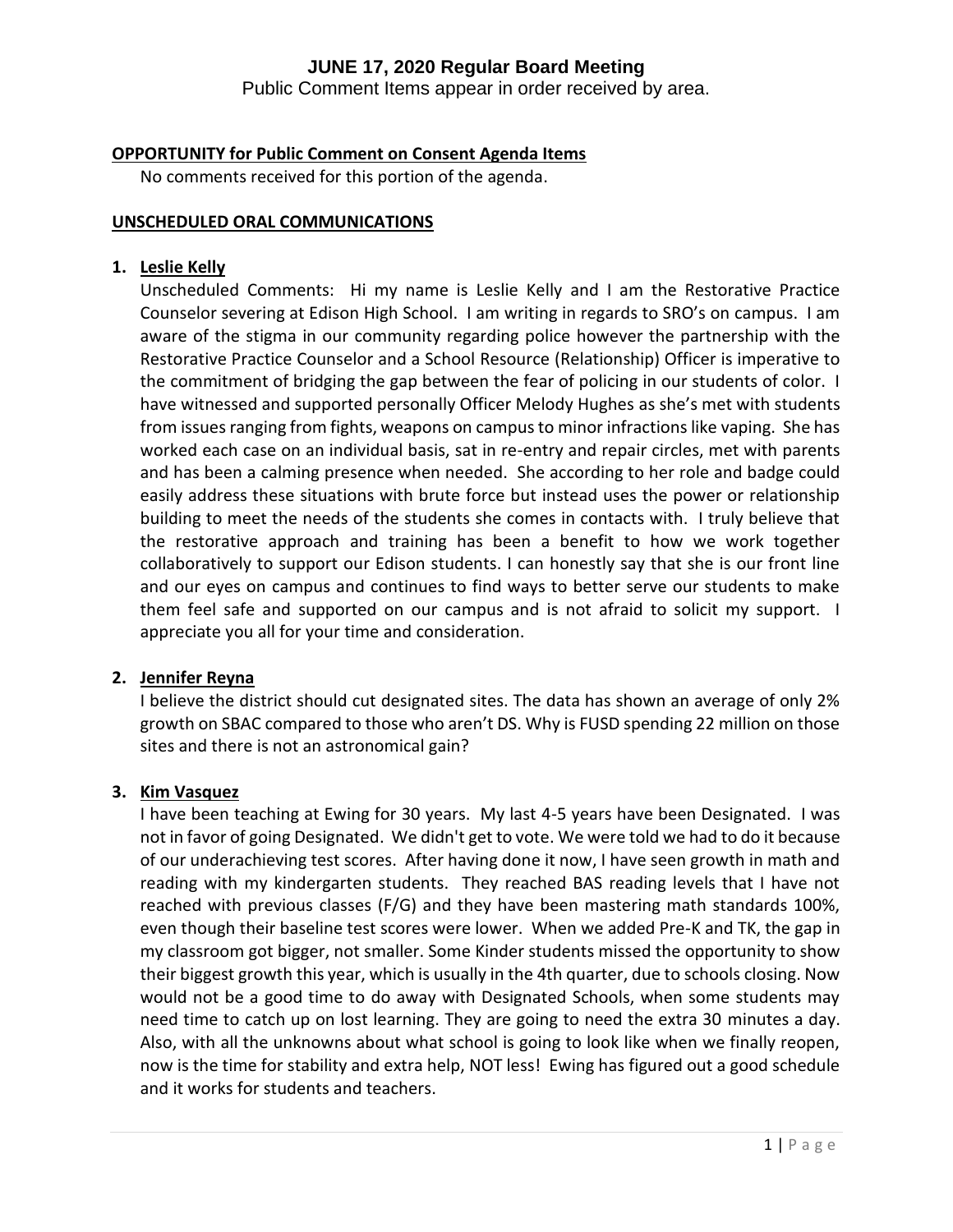Public Comment Items appear in order received by area.

#### **4. Michael Torres**

Fresno school districts are behind the rest of the curve in California for making the necessary changes in protecting the future generational residents of color from discrimination, bias and danger. Ethnic studies courses have proven to help students of all backgrounds by supporting the initiative to incorporate them into the academic structure, our town would no longer be trailing behind our entire state but rather ahead and at the forefront of change where it belongs.

#### **5. Samantha Orozco**

#### Why We Need Ethnic Studies

As a mixed American, I can understand the struggles people of color go through today. I decided to take African American Studies to further my knowledge on the parts of history that weren't told. In a regular history class, the basic curriculum doesn't cover how deeply rooted our government and schools have systematically oppressed many ethnic groups throughout history as well as presently. It is important for all students to learn history from all perspectives in order to understand the hardships people of color still undergo. By studying deeply about racism we can eliminate the common assumptions that can cause issues in our community. Having these classes can eradicate the conundrum of ignorance which we still endure. With including ethnic studies classes in all schools in our district we can enlighten the youth and change the trajectory of our future.

#### **6. William E. Skuban, Ph.D.**

To Whom It May Concern, My name is Dr. William Skuban, incoming chair (July 1) of the Department of History at Fresno State. I strongly support the initiative to establish Ethnic Studies courses in Fresno Unified School District (FUSD). I have been at Fresno State for over twenty years, and several of my ex-students, now teachers in FUSD, are spearheading this critical effort. By centering the experiences of historically marginalized groups, the proposed courses will examine the systemic racism and oppression that continues to permeate this country's institutions. Included among the many benefits that Ethnic Studies courses would deliver are increased awareness and understanding of the current state of ethnic and race relations in the United States; improved student attendance rates; improved academic performance; and improved preparation for students who will enter Fresno State and Fresno City College, especially those students contemplating majors in the social sciences and humanities.

 I sincerely hope that by the next school board meeting a resolution calling for a close examination of the proposals made by the Fresno Ethnic Studies Coalition will be made. I believe that this initiative is not only an important one for FUSD's students, but also for the Fresno community at large. Thank you in advance for your time and consideration.

#### **7. Mia Roddy**

Hello, my name is Mia Roddy, and I'm an advocate for an official Ethnic Studies program to be implemented throughout Fresno Unified School District. As a student of Fresno Unified, I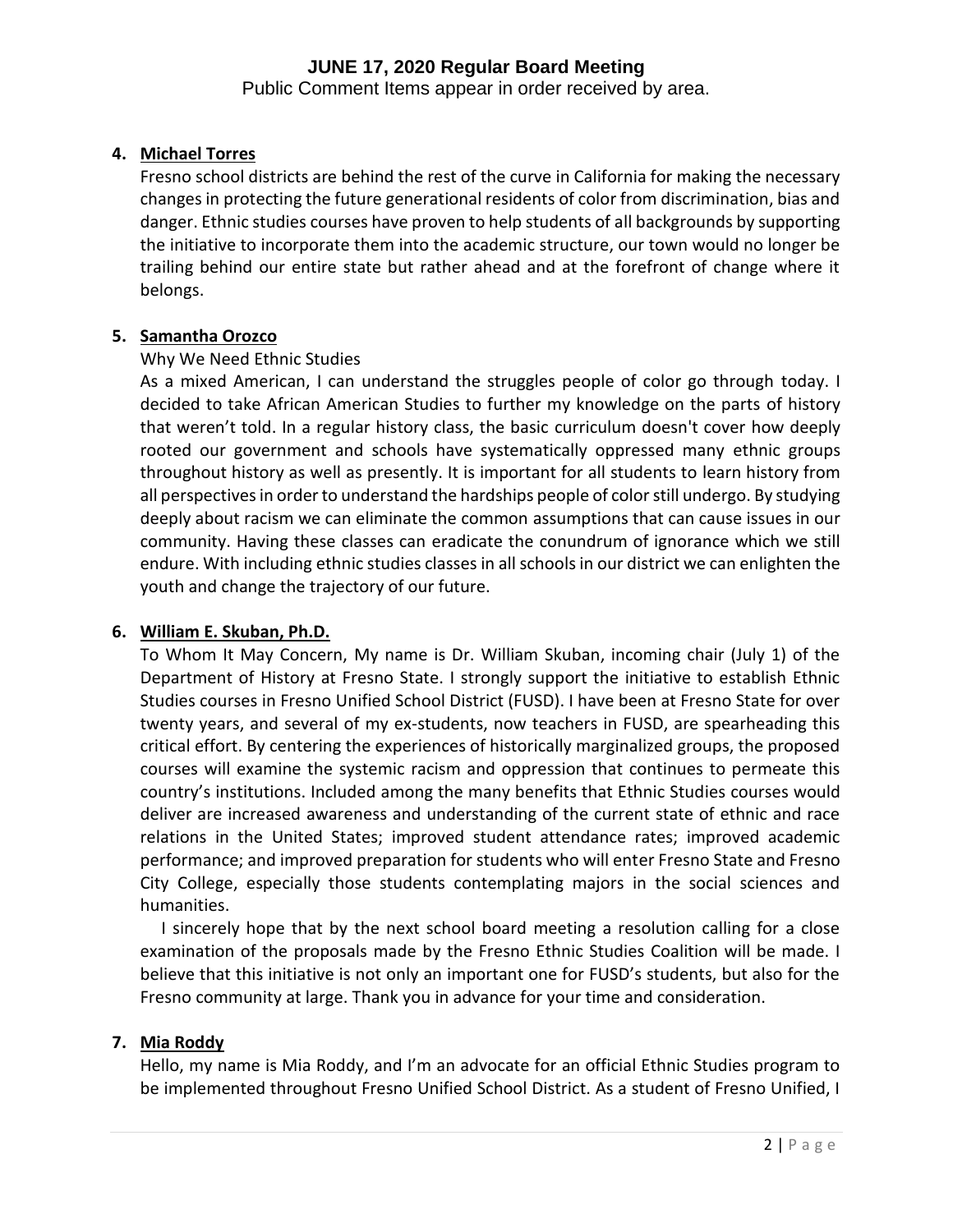Public Comment Items appear in order received by area.

feel that it is imperative that we students possess a safe place to have conversations about race and ethnicity. An official curriculum would expose us to diverse people in world history, current events, and politics, enabling us to better understand the system of power locally and globally. It is important for students to know that their stories and contributions to society matter; and that they can overcome adversity such as their ancestors did. A formal curriculum would also help students of a European background to value diversity and teach them to be culturally sensitive. In her work "The Academic and Social Value of Ethnic Studies," Christine E. Sleeter, Ph.D. discusses how having an ethnic studies curriculum makes a positive impact on students and their scholastic outcome. She notes that this impactful curriculum includes the effects of racism, and allows students to "grapple with multiple perspectives," and "produces higher levels of thinking." This helps prepare students to articulate and challenge institutions that are not inclusive of all people. Schools and their curriculums should not be colorblind. The world was built on the backs' of various people of color, therefore it is an injustice to gloss over that fact. An ethnic studies curriculum would help push towards a more culturally aware society, inside and outside of the classroom.

#### **8. Sierra Gomez**

My name is Sierra Gomez and I am a concerned community member and teacher. I would like to submit a statement in support of Ethnic Studies in Fresno Unified School District. Within our community we recognize that institutional racism and systemic oppression permeates all of our institutions. Ethnic Studies is explicitly anti- racist. The class centers the experiences of historically racialized groups and provides a safe space for students to examine racism and the institutions that uphold it. I believe Ethnic Studies is necessary because this country is rooted in colonization and has impacted many of our students for generations. By not mandating ethnic studies, we are whitewashing history and lying to our students and community. This curriculum is necessary from every grade from k-12 in order to responsibly educate our children. I expect that by the next school board meeting, there will be a board resolution that discusses the proposals made by the Fresno Ethnic Studies Coalition. Kindly, Sierra Gomez.

#### **9. Erika Ireland**

My name is Erika Ireland, a master's prepared, credentialed registered dietitian/nutritionist (RDN), certified diabetes care and education specialist (CDCES), former child nutrition director and parent to a FUSD student, below is my public comment (PC) for Board Meeting 6/17/20 in reference to boarding meeting held 6/10/20 for Agenda item: A-15: APPROVE Award of Bid 20-52, Fresh Juice and Dairy Products - in 249 words

Dear FUSD School Board: Please reconsider the decision made last week to decrease chocolate milk purchases. Let's look at the facts about calcium & 8 ounces of chocolate milk:

- Children need 1000-1300 mg of calcium daily
- 8 oz of chocolate milk provides about 300 mg or nearly 1/3 of the daily requirement
- 12 cups of raw spinach has about 300 mg of calcium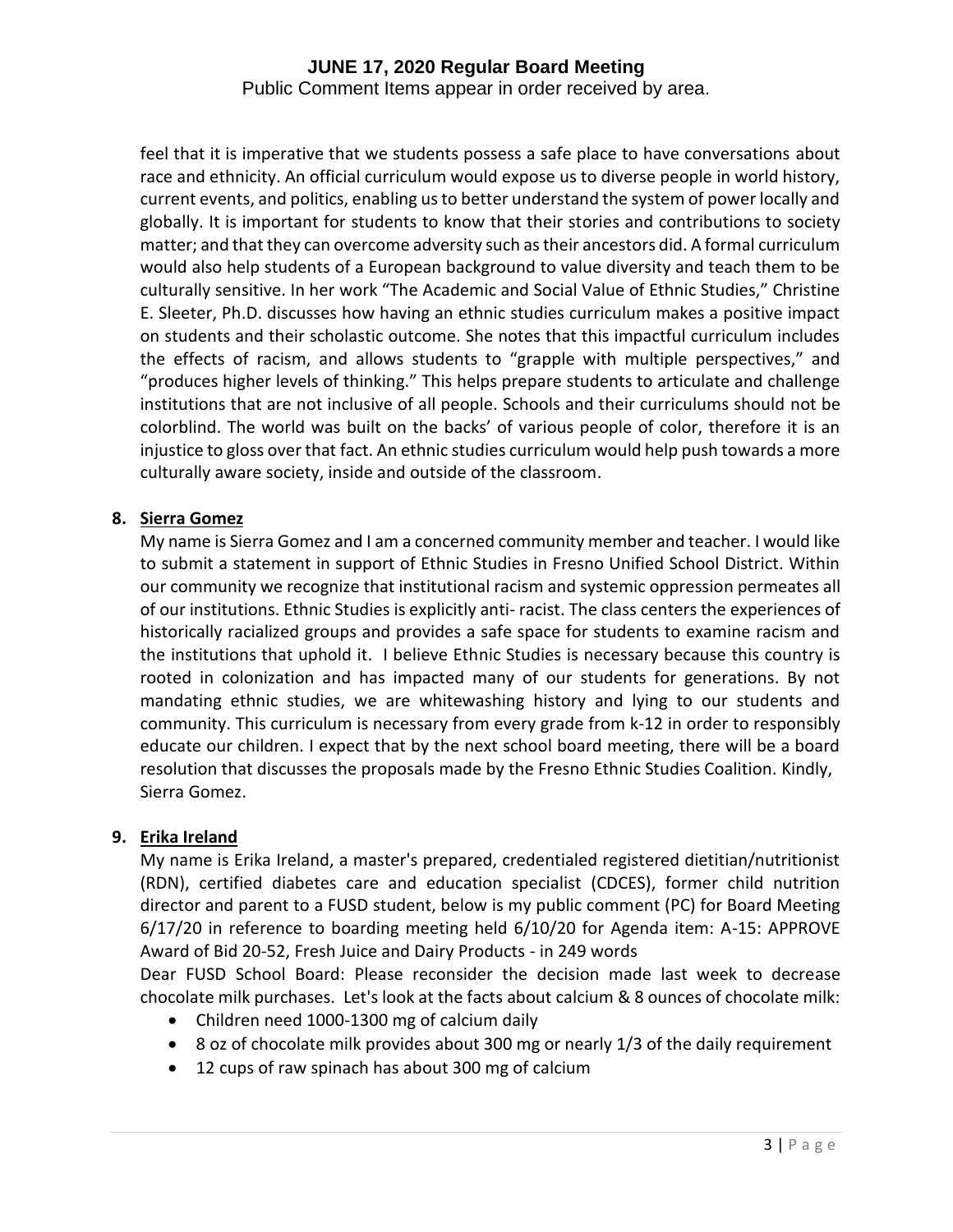Public Comment Items appear in order received by area.

- Milk is a cost effective source of Vitamin D and Potassium most children do not get enough of these Calcium and potassium are vital to heart health
- 70% of milk consumed in schools is flavored
- When flavored milk is not offered, milk consumption drops by about 50%
- Most Moms favor flavored milk
- Flavored milk consumption is supported by:
	- o The American Academy of Pediatrics
	- o The Institute of Medicine
	- o The School Nutrition Association

Detroit and Los Angeles school districts reinstated chocolate milk following a prior ban because milk consumption decreased by 50% and as the LA Times noted, "schools were tossing out an " obscene" amount of food, much of which was plain milk." There are equal, if not more, amounts **(250-word limit reached).**

#### **10. Jade Chatman – Voice Message (Transcribed)**

Hi my name is Jade Chatman, I am a fourth grade teacher at Powers-Ginsburg Elementary and I'm also one of the educators advocating for ethnic studies curriculum in grades k-12. I will be commenting on that. It would be easy to dismiss the need for this curriculum in kindergarten through sixth grade, but we know the student's investment in their schooling begins in elementary. Critical literacy supports Common Core State Standards, improves reading comprehension, critical thinking and student engagement. We know that when this happens student achievement is directly and significantly impacted. The challenges of distance learning can also be an excuse to delay this kind of innovation, but we would argue this reality makes it even more critical to begin this work. The district's GVCs for ELA and SEL learning provides the framework for inclusion and diversity but we are proposing is an integration that gives teachers and students those skills to leverage tools to address social and political issues more directly resulting in more meaningful and authentic discourse and eliminating more superficial or performative displays of illiteracy or victimization or tokenism of black indigenous people of color. This serves the population more identified needs of our district, our homeless. Foster youth and black indigenous students of color the most. The existing structures of cultural literacy within the district has provided a great foundation; however, they are largely top down and have failed PLs and failed to allow staff to engage directly in the work or to be held **(250-word limit reached).**

#### **11. Alexa Butler**

To whom this may concern: My name is Alexa Butler, I am a senior attending Sunnyside High School. Throughout my years in FUSD there has NEVER been a priority to teach students ethnic studies of any kind. Educators have the difficult job to prepare the next generation for the future: provide tips and resources, install hard work and determination, and create connections. Fresno Unified is the third largest school district in California, yet not all schools provide ethnic studies classes, and it is not a requirement for students. In FUSD there have been several racially motivated attacks amongst students. The topic of race is difficult to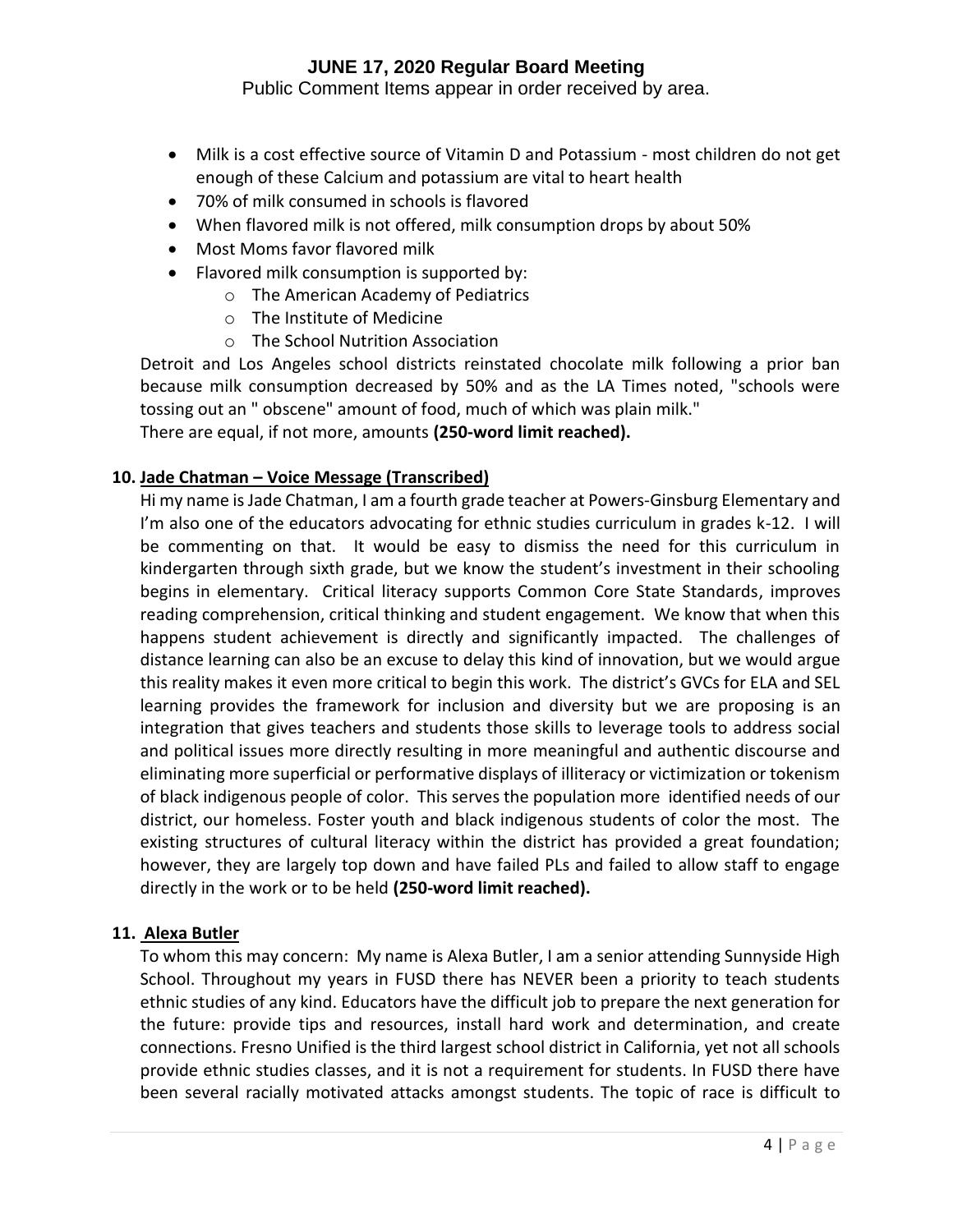Public Comment Items appear in order received by area.

discuss, but it's essential if we want to see positive growth. Fresno Unified needs to pass a resolution making Ethnic Studies a graduation requirement, create Ethnic Studies course offerings at primary and middle grades, organize an Ethnic Studies Leadership Committee by FUSD Ethnic Studies teachers, establish a functional Professional Learning Community, and form an Ethnic Studies Advisory Committee. Enacting this shortlist of demands will produce extreme benefits, according to a study conducted by Stanford University's Graduate School of Education there are multiple benefits to students enrolled in Ethnic studies in both academic achievement and student engagement. Increases include gains in student attendance, academic performance and progress towards graduation. The most dramatic increases were shown by young men of color. This is the time for change to occur, I urge FUSD to take the first step towards innovation. Thank you, Alexa Butler.

#### **12. Tyesha Hendrix**

My name is Tyesha Hendrix and I would like to submit a statement in support of Ethnic Studies in the Fresno Unified School District. Within our community we recognize that institutional racism and systemic oppression permeates all of our institutions. Ethnic Studies is explicitly anti- racist. The class centers the experiences of historically racialized groups and provides a safe space for students to examine racism and the institutions that uphold it. I believe Ethnic Studies is necessary because it will help our students feel empowered and learn to value and appreciate diversity. I expect that by the next school board meeting, there will be a board resolution that discusses the proposals made by the Fresno Ethnic Studies Coalition.

#### **13. Lauren Beal**

To Whom It May Concern: My name is Lauren Beal and I piloted African American Studies at Edison High School. I have seen the direct impact of African American Studies at Edison and the positive ripple effects throughout the southwest community. In African American studies at Edison High School, students have a safe space to address race & ethnicity. For some students, this is also the first time they have seen themselves reflected with intention in content, curriculum, and pedagogy. I am here to ask that you support board resolutions for the implementation of robust Ethnic Studies programs. As an educator, I am pleading with you to pass a board resolution making Ethnic Studies a graduation requirement. AB 331 is projected to pass legislation in CA, making Ethnic Studies a graduation requirement. Please, pass a board resolution to affirm your support, both structurally and monetarily, for the development, addition, and integration of Ethnic Studies. Several school districts across the state have board resolutions adopting Ethnic Studies as a graduation requirement. As the third largest school district in California we are behind the curve. Establish Ethnic Studies course offerings at the high school and middle school levels and integration of Ethnic Studies principles into primary grades at piloted schools across the district. Create an Ethnic Studies Leadership Committee by FUSD Ethnic Studies teachers so that Ethnic Studies classes can be vertically aligned, have an established scope and sequence, and guiding principles across the district. As educators, we know that learning never **(250-word limit reached).**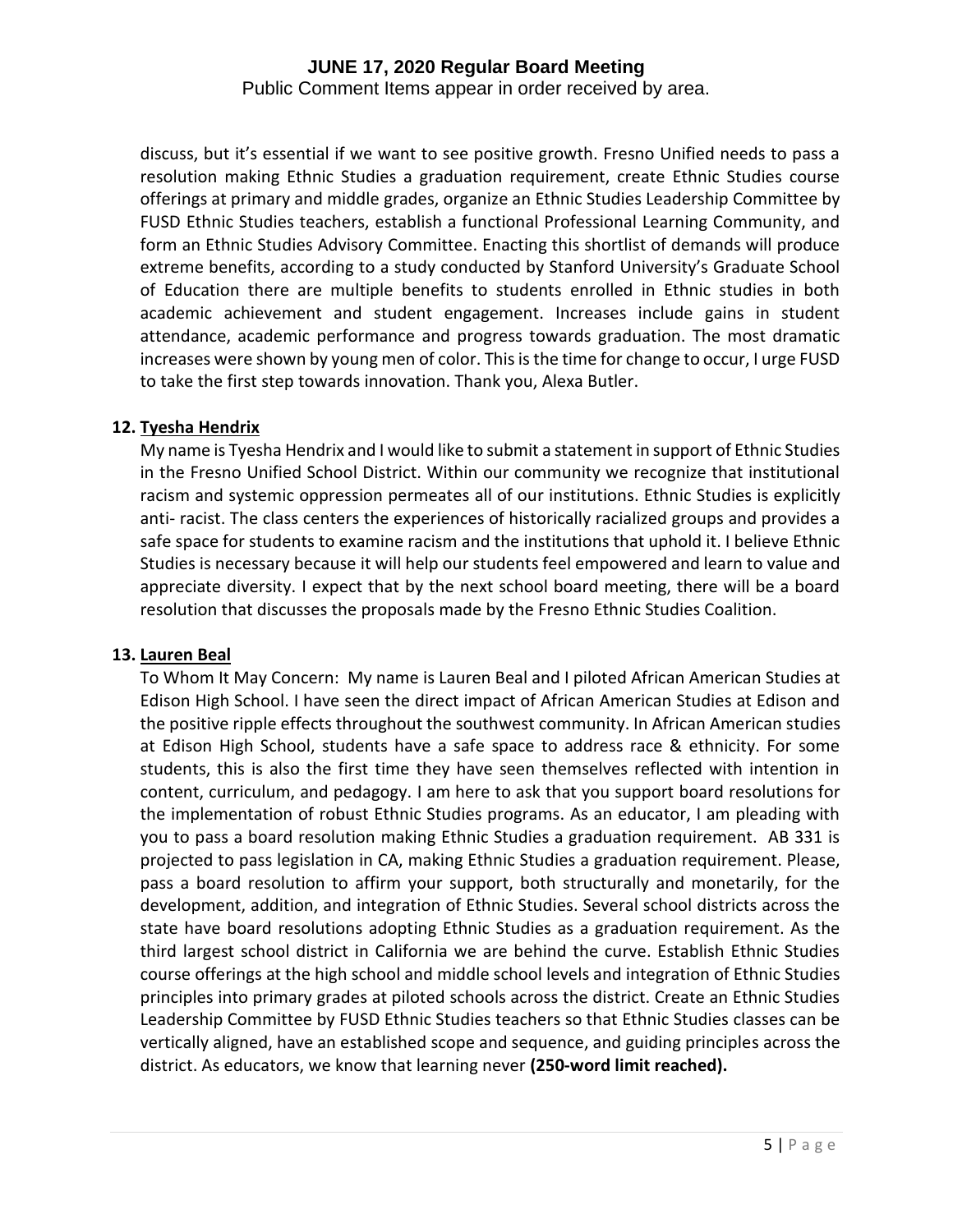Public Comment Items appear in order received by area.

### **14. Josefa Vega**

My name is Josefa Vega and I am an advocate for youth and students and a FUSD alumna I would like to stand in support of Ethnic Studies in Fresno Unified School District. With the discourse surrounding racism and white supremacy currently under review I think it's important to address the erasure that occurs throughout the public education system. The erasure of oppression experienced by the black community, by the indigenous community, by the asian community and by latinx community. It's important to understand these tainted histories and explore them to assure that generations after us aren't brainwashed into believing that Thomas Jefferson or Christopher Columbus were heroes, they are symbols of white supremacy and capitalist greed. The youth are taking notice and this is no longer acceptable. These biased views don't represent the education our students deserve. The time is now to value the experience and histories of those that aren't white or center capitalist values. Prioritize the education and wellbeing of students always.

#### **15. Dr. Patricia D. López**

My name is Dr. Patricia D. López and I am a concerned educator and community member. I would like to submit a statement in support of Ethnic Studies in Fresno Unified School District. Within our community we recognize that institutional racism and systemic oppression permeates all of our institutions. Ethnic Studies is explicitly anti-racist and must be acknowledged as an instrumental method for preparing youth to coexist in a diverse society by centering the experiences of historically racialized groups and providing a safe space for students and educators to examine real-life phenomena such as racism and the institutions that uphold it. As a person who was systematically marginalized by the K12 system and pushed into an alternative high school, I can candidly say that Ethnic Studies saved my life and is what allowed me to find a network of people who would eventually facilitate my journey to a UC, a Ph.D., and a coveted position as an Assistant Professor at Fresno State. I stand with Fresno Unified educators and broader communities across the country who, like me, have been staunch advocates for young people's access to their history, culture, and language by way of Ethnic Studies. The time is now for the school board to support and accept a resolution that responds to the proposal made by the Fresno Ethnic Studies Coalition and set the district on a path for establishing fully funded Ethnic Studies program for all students in the district. I also commit to being a resource to **(250-word limit reached).**

#### **16. Amy Sepulveda**

My name is Amy Sepulveda. I am an educator at Fort Miller Middle School who will be teaching Ethnic Studies during the 2020-2021 school year. I am a piloting member of the Fresno Ethnic Studies Coalition. I lead the Chicanx Latinx Student Association on campus and provide our Latinx students with equitable curriculum and have witnessed the power of culturally relevant education. I ask that you support a board resolution to implement Ethnic Studies courses at all middle schools in FUSD, as well as at every other site at the primary and secondary level. Our students deserve a safe space to discuss race, ethnicity, and life experiences while engaging in critical dialogue surrounding these issues. As the third largest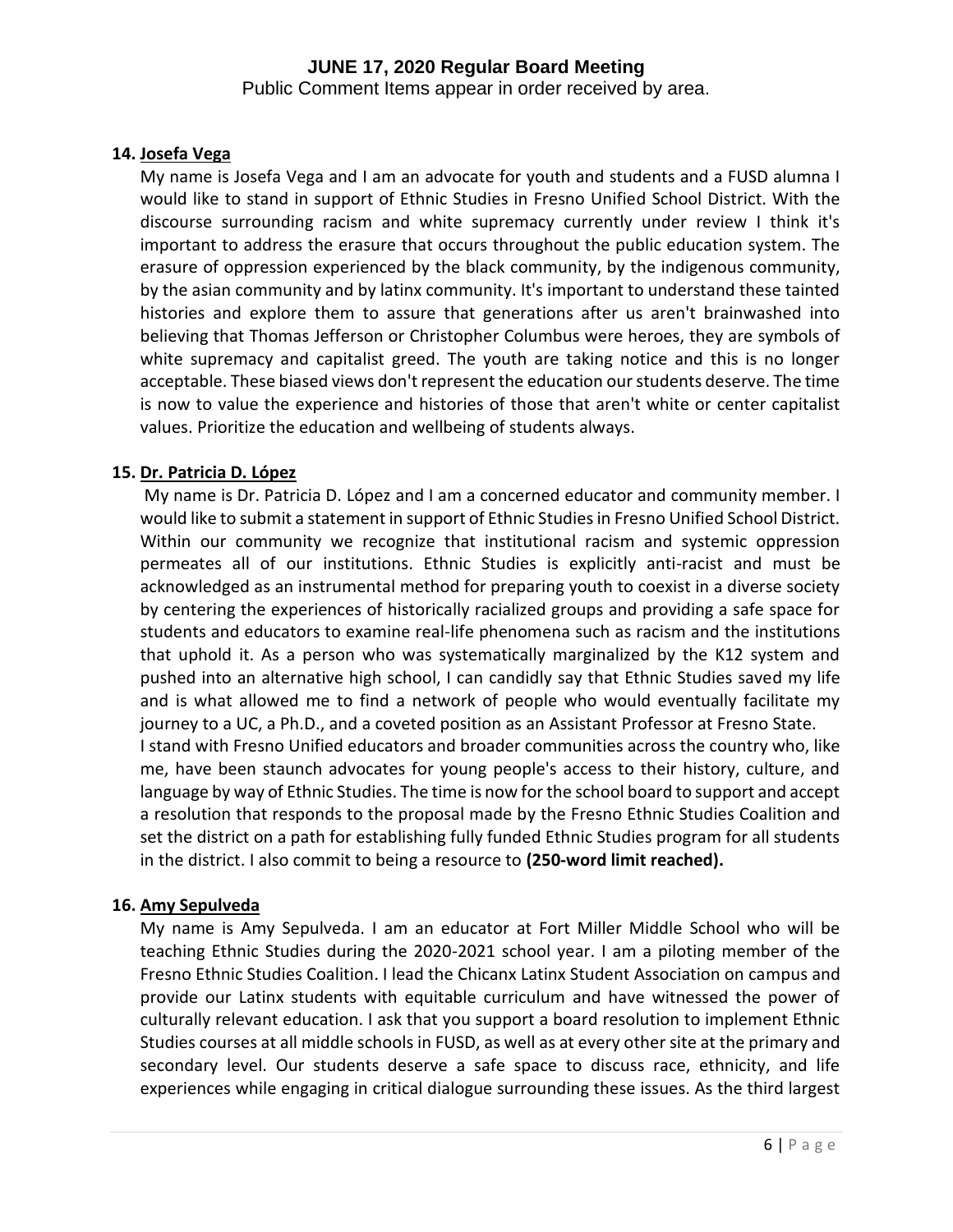Public Comment Items appear in order received by area.

district with over 90% students of color, FUSD needs to do better. We need to invest in our students and their right to an equitable, anti-racist curriculum that they can see themselves being a part of- a curriculum that does not erase who they are. There is plenty of data that demonstrates the benefits that would uplift the culture of our campuses, the academic performance of our youth, and increase the connection with our community. I ask that you consider adopting the Fresno Ethnic Studies Coalition proposal and integrate Ethnic Studies district wide as well as establish a leadership committee designed to establish curriculum, a functional PLC model, and a qualified ES advisory. The time is now. We must invest in our students and show them that who they are matters.

#### **17. Summer Breault**

My name is Summer Breault (pronounced "Bro") and I am a resident of Fresno. I urge you to make Ethnic Studies mandatory throughout Fresno Unified School district. Institutional racism exists precisely BECAUSE it is not discussed. On the Fresno Unified School District's web page, in the "About" section, you state that, "Fresno Unified is a place where diversity is valued." It's time to start living up to this statement. Demonstrate your support of anti-racist values by including Ethnic Studies in required curriculum at Fresno Unified at all grade levels.I expect that by the next school board meeting, there will be a board resolution that discusses the proposals made by the Fresno Ethnic Studies Coalition. Empty statements are not enough. You have the power to take action. Show your support for all students and your rejection of the institutional racism and systemic oppression the exists today. I urge you to do it now. Do not let your students or your community down. Thank you for your time.

#### **18. Kathia Osuna**

My name is Kathia Osuna and I am a concerned community member. I would like to submit a statement in support of Ethnic Studies in Fresno Unified School District. Within our community we recognize that institutional racism and systemic oppression permeates all of our institutions. Ethnic Studies is explicitly anti- racist. The class centers the experiences of historically racialized groups and provides a safe space for students to examine racism and the institutions that uphold it. I believe Ethnic Studies is necessary because a failure to teach students about historical trends of racial injustice in this country is erasure of history that feeds into white supremacy. I believe that the district should be doing more to uphold the expectations set by the Safe Haven Resolution and its commitment to students of color and black students. I expect that by the next school board meeting, there will be a board resolution that discusses the proposals made by the Fresno Ethnic Studies Coalition.

### **19. Fernando Santillan**

I am Fernando Santillan. I piloted Chicano Studies at Edison. I have been able to see the direct impact of teaching a curriculum that reflects the population of the students and that gives them the language to speak to and about race. My course has provided a space to think critically about their communities, society and themselves that they, many times, are not able to do elsewhere. I ask that you support and adopt a resolution outlining the adoption and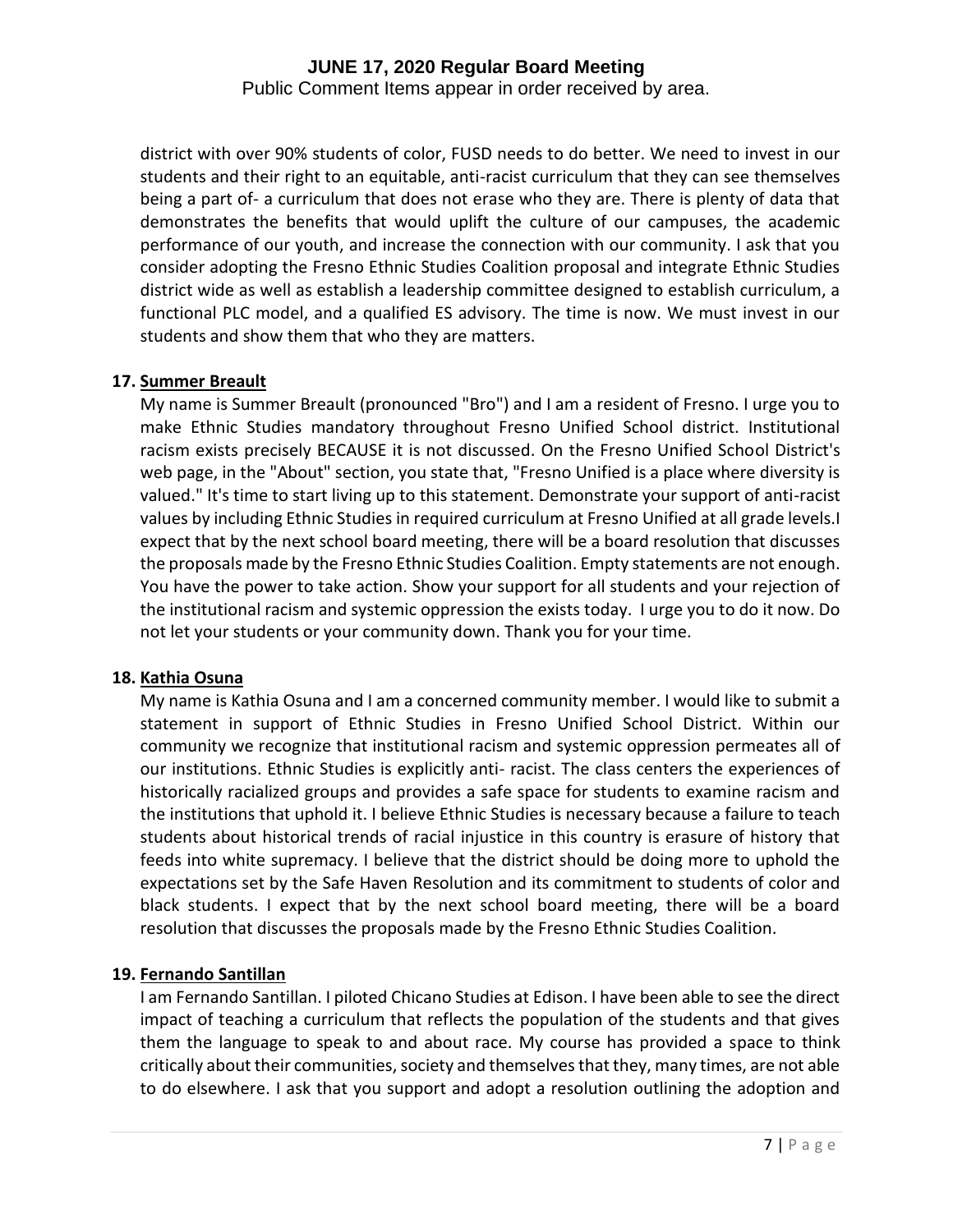Public Comment Items appear in order received by area.

implementation of Ethnic Studies in an effective systematic way that ensures that we as a district are addressing the needs of our students and community. We as teachers of Ethnic Studies find it critical that, in addition to a Leadership Committee led by teachers, there also be a separate advisory committee. The purpose of an advisory committee would be to include academics in the field of Ethnic Studies as well as district management and the community to assist in the implementation of Ethnic Studies across the district. This committee would be tasked with ensuring the fidelity of Ethnic Studies as a program including logistical concerns such as the recruitment, training and development of Ethnic Studies teachers and coordination and alignment of the program across the district. In our discussions with other districts we have found the advisory committee to be critical to the sustainability of Ethnic Studies courses. Please stand with Fresno and make this critical investment in our community and our students, they deserve it.

#### **20. Vanna Nauk**

Growing up in one of the most impoverished neighborhoods in Fresno, California with limited access to resources, I was unaware of the possibilities outside of the margins of society; subsequently, life in the margins influenced my identity and my academic trajectory. Like most first- and second-generation Cambodian-American children, I worked long hours to support my family while attending school. And as a product of the Fresno Unified School District, most Cambodian, Hmong, and Lao students were pushed through the system without a curriculum that responded to our lived experiences. Self-doubt and self-blame became passively instilled from years of studying under a colonial institution. This became a habit manifested inside of me, and without the tools or support to confront institutional racism, I learned to normalize and, at times, even rationalize discrimination and racism at a very young age. Moreover, marginalization convinced me that I was incapable of excelling in school and that my scope of agency was little to none, so I should just accept and conform to stereotypes about my communities. By the time I graduated from high school, my grade point average was insufficient to apply to college. Therefore, I focused on avenues that seemed more feasible for a queer Cambodian American person from my neighborhood – trade or beauty school. Alternatively, my only option was beauty school and working odd jobs to support my family and me. While making do with the monotony of beauty school, I was yearning to contest the status quo and, I was **(250-word limit reached)**.

#### **21. Mercedes Martinez**

My name is Mercedes Martinez. I am a piloting member of the Fresno Ethnic Studies Coalition. I am an Ethnic Studies teacher at Gaston Middle School. I began in this position during the last school year, and I have already witnessed the impact that these courses provide to our students and community. Currently, our textbooks and curriculums are oversaturated with Eurocentric viewpoints that are polarizing for non-white students. As a whole, we are failing to recognize that 90% of our students are persons of color. Ethnic Studies provides all students with a safe space to explore the racial and cultural experiences and differences that are especially relevant in our current social climate. Ethnic Studies opens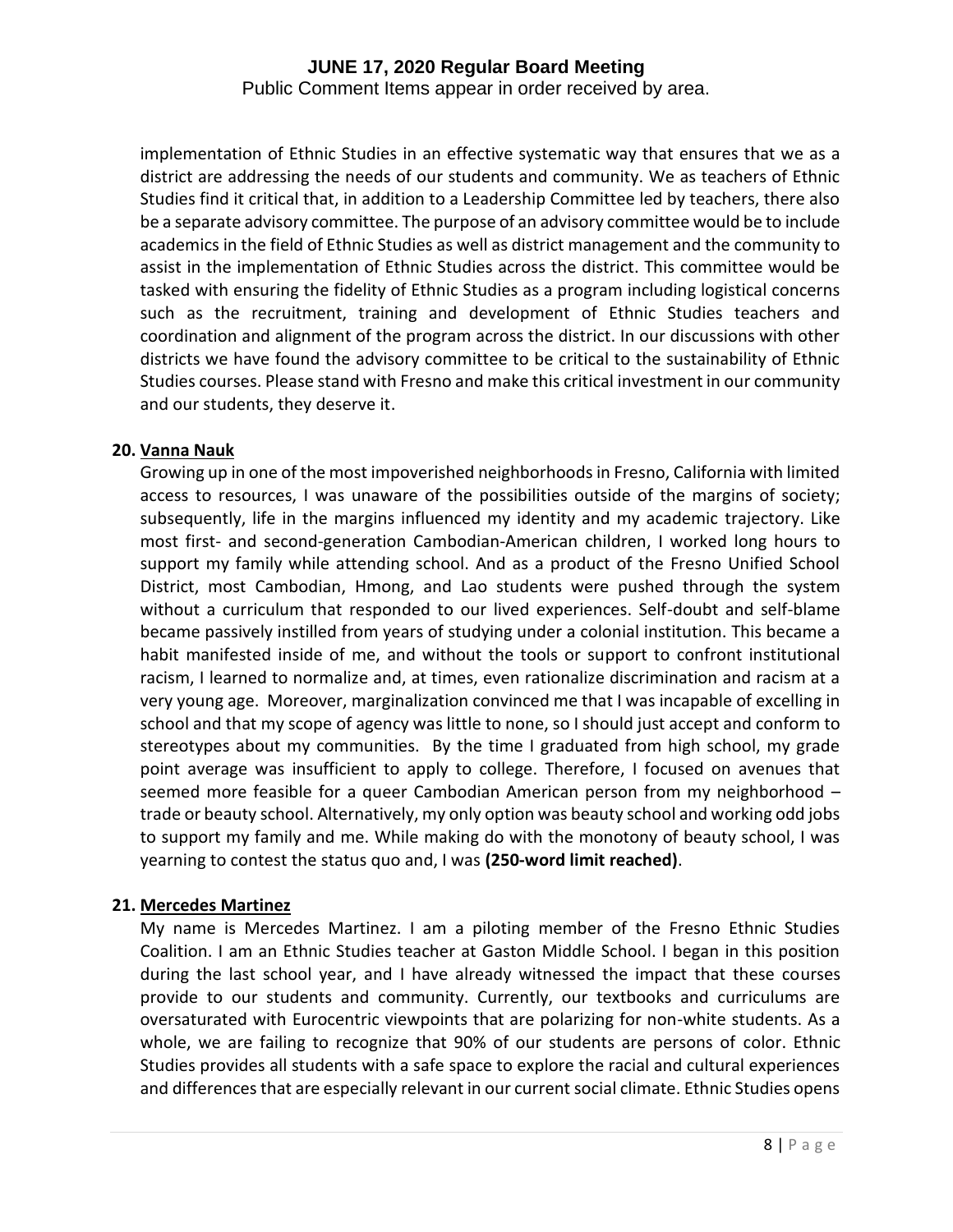Public Comment Items appear in order received by area.

the door for students to see themselves reflected in the curriculum that we teach. I implore the board to adopt a resolution to make Ethnic Studies a graduation requirement. I implore the board to adopt a resolution to affirm Fresno Unified's support, both structurally and monetarily, for the development, addition, and integration of Ethnic Studies. I implore the board to adopt a resolution to mandate Ethnic Studies course offerings at the high school and middle school levels and to integrate Ethnic Studies principles into primary grades. I implore the board to adopt a resolution to establish a functional Ethnic Studies Professional Learning Community in order to provide educators an ongoing and regular opportunity to learn and collaborate. Together, we must work to institute change at home. We must invest in our students and our community.

#### **22. Uziel Jimenez**

MY NAME IS UZIEL JIMENEZ. I AM HAVE THE IMMENSE HONOR OF TEACHING ETHNIC STUDIES AND HISTORY IN FRESNO UNIFIED. I AM ALSO A FOUNDING MEMBER OF THE FRESNO ETHNIC STUDIES COALITION. FIND OURSELVES AT A WATERSHED MOMENT IN OUR HISTORY. IN A VERY SHORT TIME CALIFORNIA WILL LIKELY PASS A LAW REQUIRING ETHNIC STUDIES TO GRADUATE HIGH SCHOOL. BUT IF WE CONTINUE CURRENT TRENDS, WHEN THAT HAPPENS, FRESNO UNIFIED WILL BE COMPLETELY UNPREPARED TO RESPOND. WE NEED WE NEED A PLAN AND WE NEED IT NOW.

- WE HUMBLY BUT PASSIONATELY ASK…FOR A BOARD RESOLUTION MAKING ETHNIC STUDIES A GRADUATION REQUIREMENT
- WE HUMBLY BUT PASSIONATELY ASK…FOR A BOARD RESOLUTION AFFIRMING FRESNO UNIFIED'S--SUPPORT BOTH STRUCTURAL AND FINANCIAL--TO EXPAND, TO INTEGRATE AND TO FULLY DEVELOP ETHNIC STUDIES IN OUR DISTRICT
- WE HUMBLY BUT PASSIONATELY ASK…FOR THE CREATION OF AN ETHNIC STUDIES LEADERSHIP COMMITTEE
- WE HUMBLY BUT PASSIONATELY ASK…FOR ETHNIC STUDIES' UNITS IN THE PRIMARY GRADES AND DEDICATED CLASSES AT ALL MIDDLE SCHOOLS AND ALL HIGH SCHOOLS. HOW EMPOWERING WOULD IT BE IF ALL OUR HIGH SCHOOLS OFFERED CLASSES IN CHICANO LATINO STUDIES, AFRICAN AMERICAN STUDIES, ASIAN AMERICAN STUDIES, AND INDIGENOUS STUDIES? IF OUR DISTRICT CAN'T, WE SHOULD AT LEAST HAVE COMPREHENSIVE ETHNIC STUDIES CLASSES OFFERED IN EVERY HIGH SCHOOL.

FINALLY, OUR HOPE IS THAT BY THE NEXT SCHOOL BOARD MEETING WE CAN VOTE ON A RESOLUTION FOR THE CREATION OF A ROBUST ETHNIC STUDIES PROGRAM AT FRESNO UNIFIED. THANK YOU.

### **23. Janelle Bujulian**

Hello, my name is Janelle Bujulian. I am a concerned community member and educator. I would like to submit a statement in support of Ethnic Studies to be taught at Fresno Unified School District. I believe Ethnic Studies is necessary because these students are already experiencing racism in their daily lives, they need support and to feel seen in order for them to become strong, confident citizens and to give them support to rise above the hatred that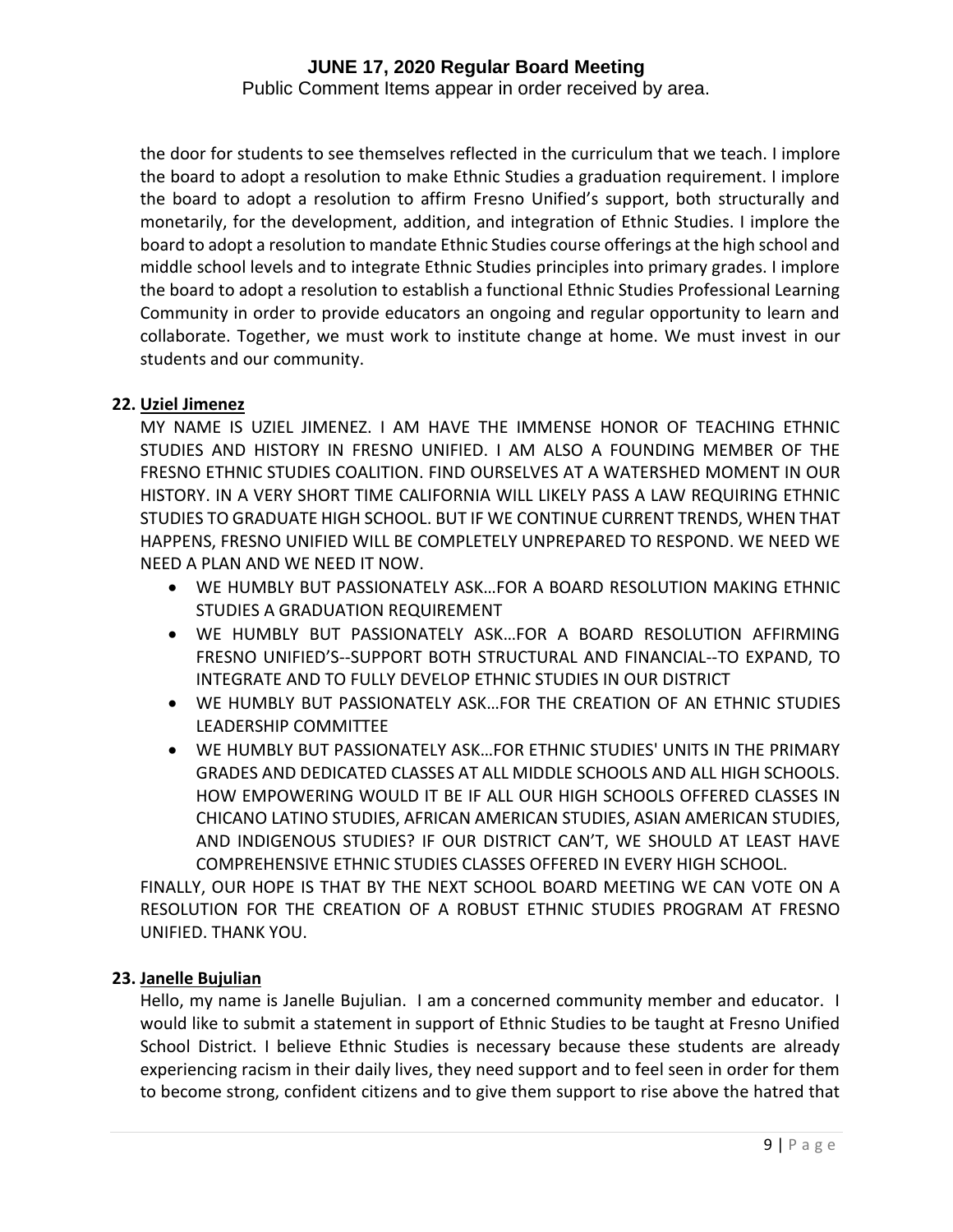Public Comment Items appear in order received by area.

they experience. Within our community we recognize that institutional racism and systemic oppression permeates all of our institutions. Ethnic Studies is explicitly anti- racist. The class centers the experiences of historically racially profiled groups and provides a safe space for students to examine racism and the institutions that uphold it. I believe Ethnic Studies is necessary because these students are already experiencing racism in their daily lives, they need support and to feel seen in order for them to become strong, confident and rise above the hatred that they experience. I expect that by the next school board meeting, there will be a board resolution that discusses the proposals made by the Fresno Ethnic Studies Coalition. Thank you for your time, Janelle Bujulian.

#### **24. John Her**

To whom it may concern, attached below is a comment from Hmong Student Association from Fresno State's statement regarding the topic of Ethnics Studies. Thank you.

June 16th, 2020, Dear Fresno Unified School District Board of Trustees, We are the Hmong Student Association of Fresno State, and we are contacting you as concerned students and also as members of the community. We are submitting a statement in support of Ethnic Studies in the Fresno Unified School District. We believe that having Ethnic Studies as a mandatory graduation course will help the young and developing adults of our community to recognize institutional racism and systemic oppression. Fresno is a growing community of a diverse population. Mandating the understanding and study of historically racialized and discriminated groups will promote professional growth and anti-racism within Fresno. Not only will students be able to have a safe space to examine racism, they will be provided with the knowledge and skills to identify institutions that uphold racism. Ethnic Studies is necessary in building a strong diverse and humanizing community. We expect that there will be a board resolution that discusses the proposals made by the Fresno Ethnic Studies Coalition by the next school board meeting. Sincerely, Hmong Student Association of Fresno State, 5241 N Maple Ave, Fresno, CA 93740, hmsafresno@yahoo.com.

#### **25. David Paredes**

My name is David Paredes and I am an alumni of Edison High School. I would like to submit a statement in support of Ethnic Studies in Fresno Unified School District. Within our community we recognize that institutional racism and systemic oppression permeates all of our institutions. Ethnic Studies is explicitly anti- racist. The class centers the experiences of historically racialized groups and provides a safe space for students to examine racism and the institutions that uphold it. I believe Ethnic Studies is necessary because I have been to school with FUSD and have seen firsthand how racism exists on campus and affects our education without this much needed requirement. I expect that by the next school board meeting, there will be a board resolution that discusses the proposals made by the Fresno Ethnic Studies Coalition.